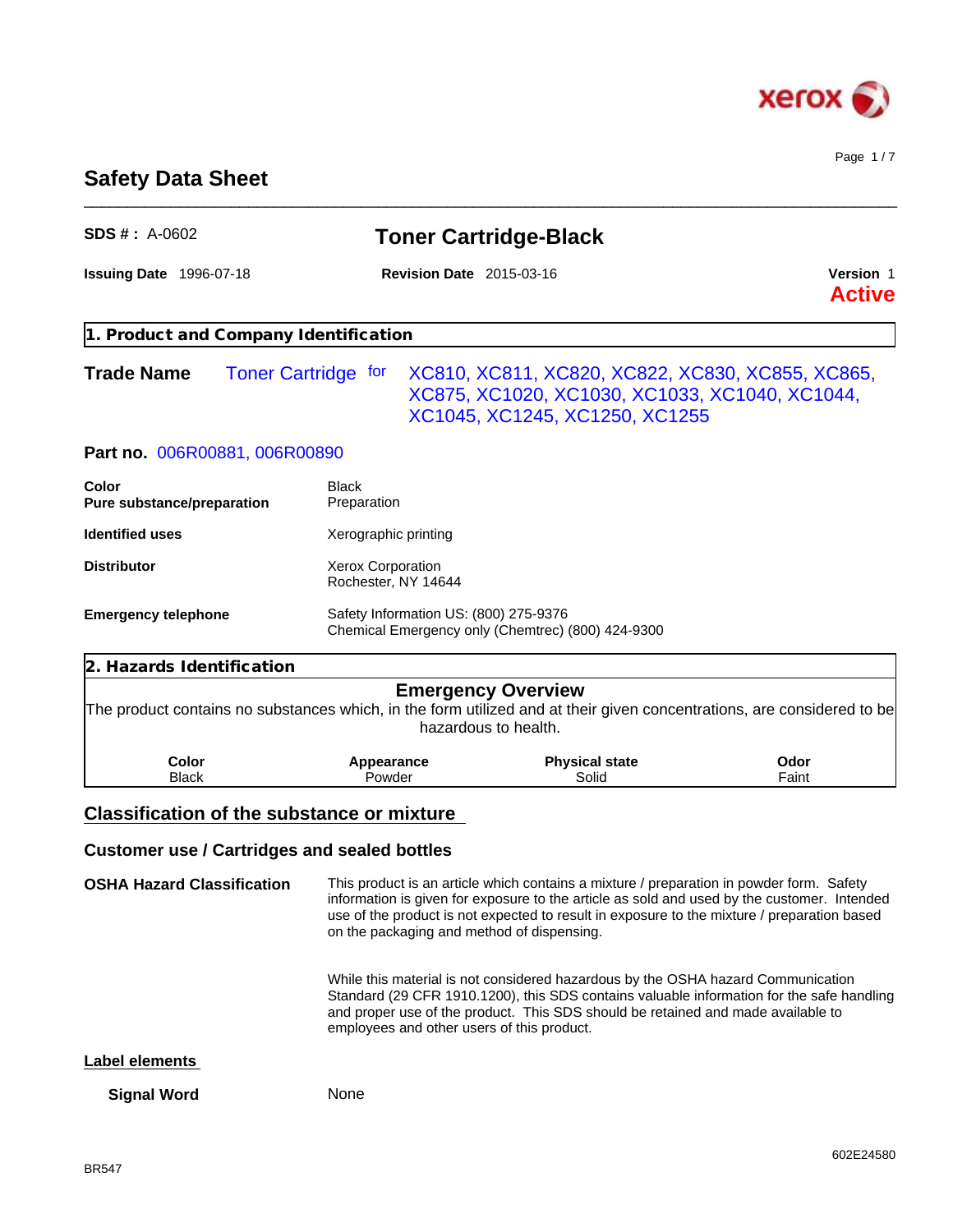

# \_\_\_\_\_\_\_\_\_\_\_\_\_\_\_\_\_\_\_\_\_\_\_\_\_\_\_\_\_\_\_\_\_\_\_\_\_\_\_\_\_\_\_\_\_\_\_\_\_\_\_\_\_\_\_\_\_\_\_\_\_\_\_\_\_\_\_\_\_\_\_\_\_\_\_\_\_\_\_\_\_\_\_\_\_\_\_\_\_\_\_\_\_\_ **SDS # :** A-0602 **Toner Cartridge-Black** Page 2 / 7

**Hazard Statements** None required **Precautionary Statements** None required **Potential Health Effects Principle Routes of Exposure** Inhalation **Acute toxicity Eyes** No known effect **Skin**<br> **Inhalation**<br>
No known effect<br>
No known effect **Inhalation** No known effect<br> **Ingestion** No known effect **No known effect Chronic effects Overexposure may cause:** mild respiratory irritation similar to nuisance dust.<br>None under normal use conditions **Aggravated medical conditions Environmental hazard** The environmental impact of this product has not been fully investigated. However, this preparation is not expected to present significant adverse environmental effects.

# 3. Composition/Information on Ingredients

| <b>Chemical Name</b>       | <b>CAS-No</b> | Weight % |
|----------------------------|---------------|----------|
| Steel powder               | 7439-89-6     | >85      |
| Styrene/acrylate copolymer | 25767-47-9    | <⊺ວ      |
| Carbon Black               | 1333-86-4     |          |

# 4. First Aid Measures

| <b>General advice</b>             | For external use only. When symptoms persist or in all cases of doubt seek medical advice.<br>Show this material safety data sheet to the doctor in attendance. |
|-----------------------------------|-----------------------------------------------------------------------------------------------------------------------------------------------------------------|
| Eye contact                       | Immediately flush with plenty of water. After initial flushing, remove any contact lenses and<br>continue flushing for at least 15 minutes.                     |
| <b>Skin contact</b>               | Wash skin with soap and water                                                                                                                                   |
| <b>Inhalation</b>                 | Move to fresh air                                                                                                                                               |
| Ingestion                         | Rinse mouth with water and afterwards drink plenty of water or milk                                                                                             |
| Notes to physician                | Treat symptomatically                                                                                                                                           |
| <b>Protection of first-aiders</b> | No special protective equipment required                                                                                                                        |
|                                   |                                                                                                                                                                 |

# 5. Fire-Fighting Measures

| <b>Flammable properties</b>    | Not flammable. Will not readily ignite                            |
|--------------------------------|-------------------------------------------------------------------|
| <b>Flash point</b>             | Not applicable                                                    |
| Suitable extinguishing media   | Use water spray or fog; do not use straight streams, Foam         |
| Unsuitable extinguishing media | Do not use a solid water stream as it may scatter and spread fire |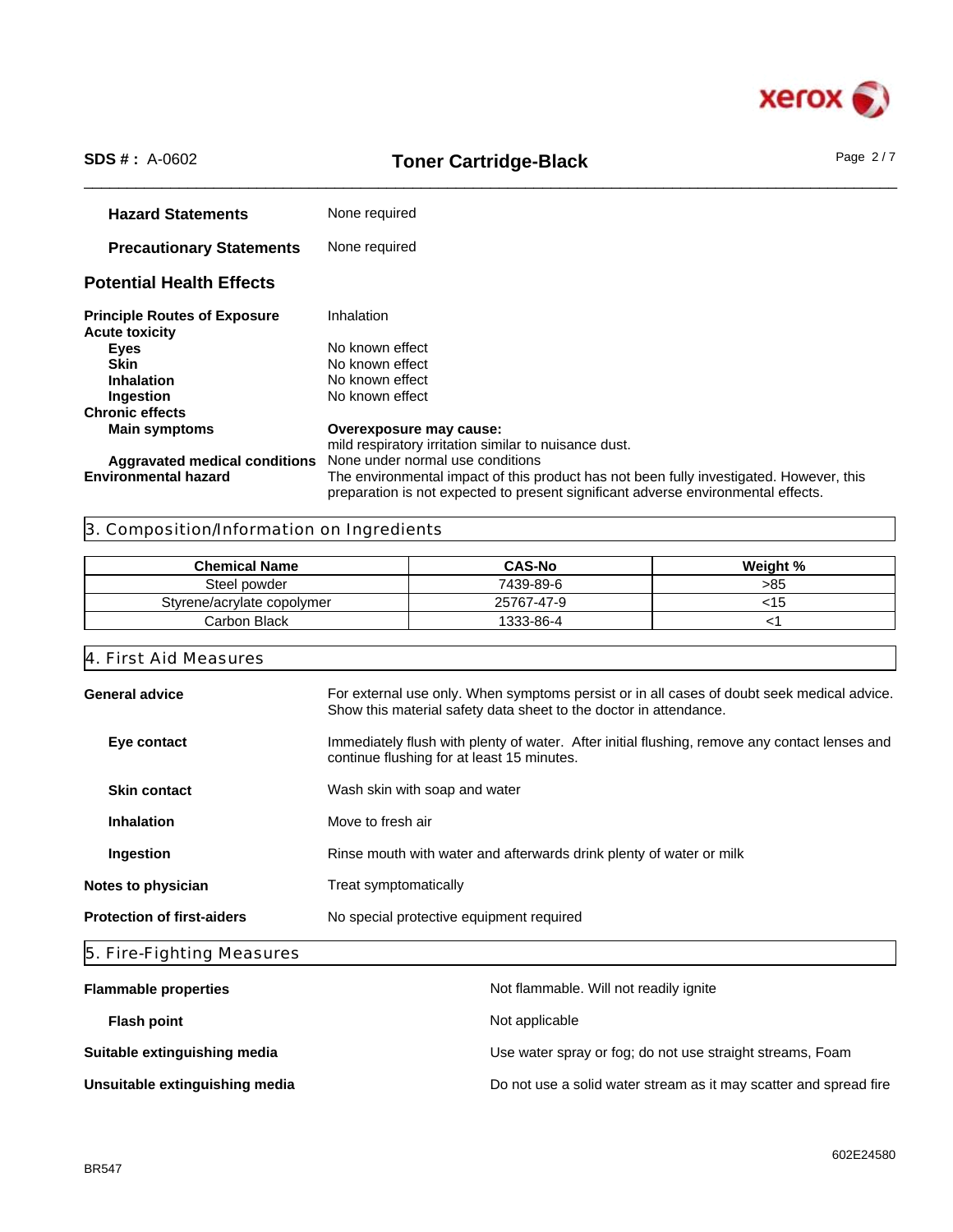

# \_\_\_\_\_\_\_\_\_\_\_\_\_\_\_\_\_\_\_\_\_\_\_\_\_\_\_\_\_\_\_\_\_\_\_\_\_\_\_\_\_\_\_\_\_\_\_\_\_\_\_\_\_\_\_\_\_\_\_\_\_\_\_\_\_\_\_\_\_\_\_\_\_\_\_\_\_\_\_\_\_\_\_\_\_\_\_\_\_\_\_\_\_\_ **SDS # :** A-0602 **Toner Cartridge-Black** Page 3 / 7

# **Specific hazards arising from the chemical**

| <b>Hazardous combustion products</b> |  |
|--------------------------------------|--|
|--------------------------------------|--|

**Explosion Data Sensitivity to Mechanical Impact <br>
Sensitivity to Static Discharge Manual Sensitivity to Static Discharge Manual Sensitive Sensitive Sensitive S** 

Hazardous decomposition products due to incomplete combustion Carbon oxides Nitrogen oxides (NOx)

Fine dust dispersed in air, in sufficient concentrations, and in the presence of an ignition source is a potential dust explosion hazard

#### **Protective Equipment and Precautions for Firefighters**

In the event of fire and/or explosion do not breathe fumes. Wear fire/flame resistant/retardant clothing. Use self-contained pressure-demand breathing apparatus if needed to prevent exposure to smoke or airborne toxins.

| 6. Accidental Release Measures                                                                                                                                                                           |                                                                                                                                             |
|----------------------------------------------------------------------------------------------------------------------------------------------------------------------------------------------------------|---------------------------------------------------------------------------------------------------------------------------------------------|
| <b>Personal Precautions</b>                                                                                                                                                                              | Avoid breathing dust                                                                                                                        |
| <b>Environmental Precautions</b>                                                                                                                                                                         | No special environmental precautions required                                                                                               |
| <b>Methods for containment</b>                                                                                                                                                                           | Prevent dust cloud                                                                                                                          |
| Methods for cleaning up                                                                                                                                                                                  | Prevent dust cloud. Sweep up or vacuum up spillage and collect in suitable container for<br>disposal. Use non-sparking tools and equipment. |
| <b>Other Information</b><br>The environmental impact of this product has not been fully investigated. However, this<br>preparation is not expected to present significant adverse environmental effects. |                                                                                                                                             |
| 7. Handling and Storage                                                                                                                                                                                  |                                                                                                                                             |
| Advice on safe handling                                                                                                                                                                                  | Handle in accordance with good industrial hygiene and safety practice<br>Avoid dust accumulation in enclosed space<br>Prevent dust cloud    |
| <b>Technical measures/Storage</b><br>conditions                                                                                                                                                          | Keep container tightly closed in a dry and well-ventilated place<br>Store at room temperature                                               |
| <b>Hygiene measures</b>                                                                                                                                                                                  | None under normal use condtions                                                                                                             |

## **Exposure guidelines Product information**

| ACGIH TLV TWA        | 10 mg/m <sup>3</sup> (inhalable particles) |  |
|----------------------|--------------------------------------------|--|
| ACGIH TLV TWA        | 3 mg/m <sup>3</sup> (respirable dust)      |  |
| OSHA PEL TWA         | 15 mg/m <sup>3</sup> (total dust)          |  |
| OSHA PEL TWA         | 5 mg/m <sup>3</sup> (respirable dust)      |  |
| Xerox Exposure Limit | $2.5 \text{ mg/m}^3$ (total dust)          |  |
| Xerox Exposure Limit | 0.4 mg/m <sup>3</sup> (respirable dust)    |  |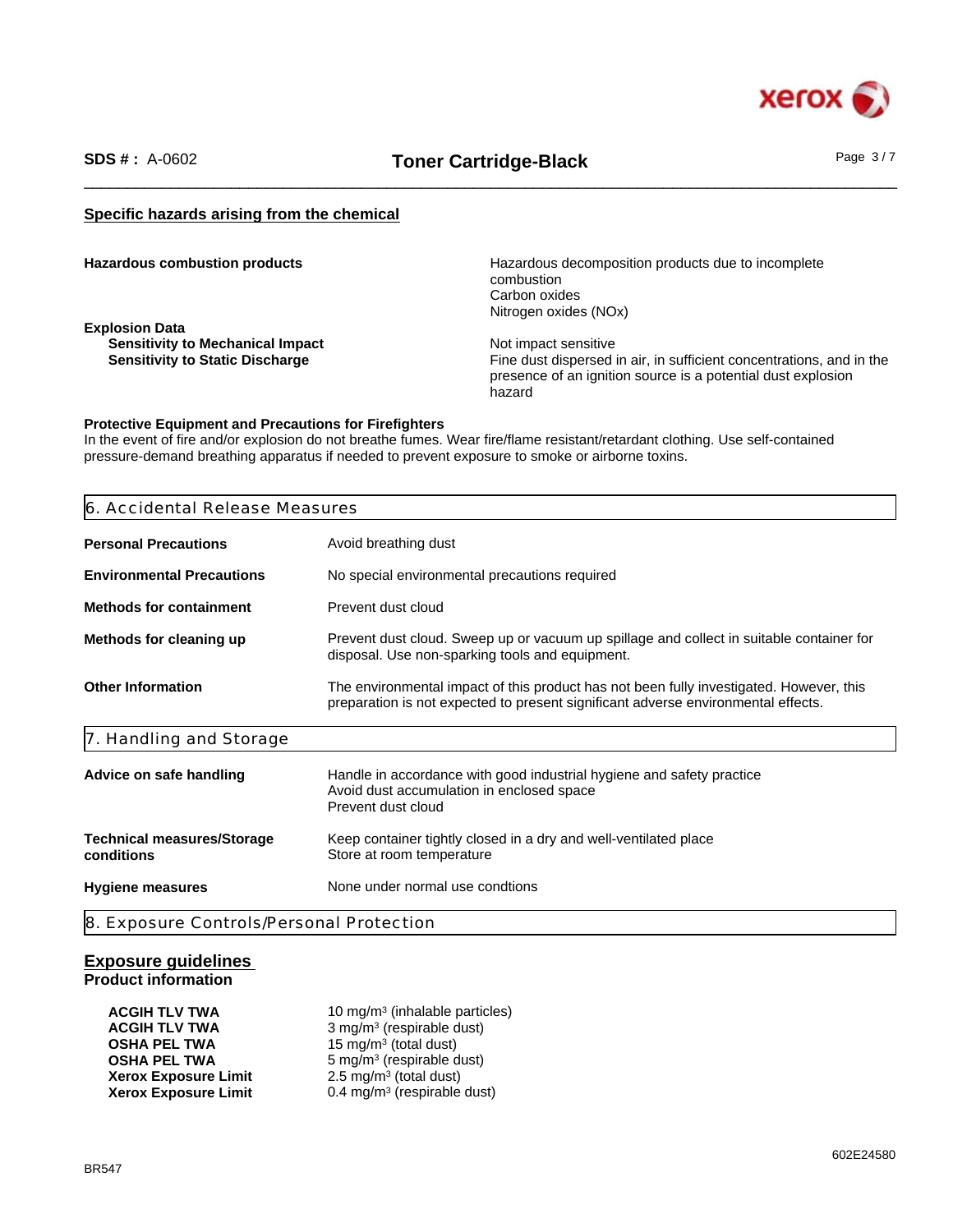

\_\_\_\_\_\_\_\_\_\_\_\_\_\_\_\_\_\_\_\_\_\_\_\_\_\_\_\_\_\_\_\_\_\_\_\_\_\_\_\_\_\_\_\_\_\_\_\_\_\_\_\_\_\_\_\_\_\_\_\_\_\_\_\_\_\_\_\_\_\_\_\_\_\_\_\_\_\_\_\_\_\_\_\_\_\_\_\_\_\_\_\_\_\_ **SDS # :** A-0602 **Toner Cartridge-Black** Page 4 / 7

# **Other Information**

The results obtained from a Xerox sponsored Chronic Toner Inhalation Study demonstrated no lung changes in rats for the lowest (1 mg/m<sup>3</sup> ) exposure level (the level most relevant to potential human exposure). A very slight degree of fibrosis was noted in 25% of animals at the middle (4mg/m<sup>3</sup>) exposure level, while a slight degree of fibrosis was noted in all the animals at the highest (16 mg/m<sup>3</sup> ) exposure level. These findings are attributed to "lung overloading", a generic response to excessive amounts of any dust retained in the lungs for a prolonged period. This study was conducted using a special test toner to comply with an EPA testing protocol.

# **Occupational Exposure Controls**

| <b>Engineering measures</b> | None under normal use conditions |  |
|-----------------------------|----------------------------------|--|
|-----------------------------|----------------------------------|--|

# **Personal Protective Equipment**

## **Customer use / Cartridges and sealed bottles**

| <b>Respiratory protection</b> | No special protective equipment required |
|-------------------------------|------------------------------------------|
| <b>Eye/Face protection</b>    | No special protective equipment required |
| Skin and body protection      | No special protective equipment required |
| <b>Hand protection</b>        | No special protective equipment required |

# 9. Physical and Chemical Properties

| Appearance<br>Odor threshold<br>рH<br><b>Flash point</b> | Powder<br>Not applicable<br>Not applicable<br>Not applicable |                                              | Odor<br><b>Physical state</b><br>Color<br><b>Boiling</b> | Faint<br>Solid<br><b>Black</b><br>Not applicable                                             |
|----------------------------------------------------------|--------------------------------------------------------------|----------------------------------------------|----------------------------------------------------------|----------------------------------------------------------------------------------------------|
| <b>Softening point</b>                                   | 49 - 60 °C / 120 - 140 °F                                    |                                              | point/range<br>Autoignition<br>temperature               | Not applicable                                                                               |
| <b>Flammability Limits in Air</b>                        |                                                              | Not applicable                               |                                                          |                                                                                              |
| <b>Explosive properties</b>                              |                                                              | source is a potential dust explosion hazard. |                                                          | Fine dust dispersed in air, in sufficient concentrations, and in the presence of an ignition |
| Vapor pressure                                           |                                                              | Not applicable                               |                                                          |                                                                                              |
| Vapor density                                            |                                                              | Not applicable                               |                                                          |                                                                                              |
| <b>Water solubility</b><br>Viscosity                     |                                                              | <b>Negligible</b><br>Not applicable          |                                                          |                                                                                              |
| <b>Partition coefficient</b>                             |                                                              | Not applicable                               |                                                          |                                                                                              |
| <b>Evaporation rate</b>                                  |                                                              | Not applicable                               |                                                          |                                                                                              |
| Melting point/range                                      |                                                              | Not determined                               |                                                          |                                                                                              |
| <b>Freezing point</b>                                    |                                                              | Not applicable                               |                                                          |                                                                                              |
| <b>Decomposition temperature</b>                         |                                                              | Not determined                               |                                                          |                                                                                              |
| <b>Specific gravity</b>                                  |                                                              | $\sim$                                       |                                                          |                                                                                              |

## 10. Stability and Reactivity

**Reactivity Reactivity No dangerous reaction known under conditions of normal use**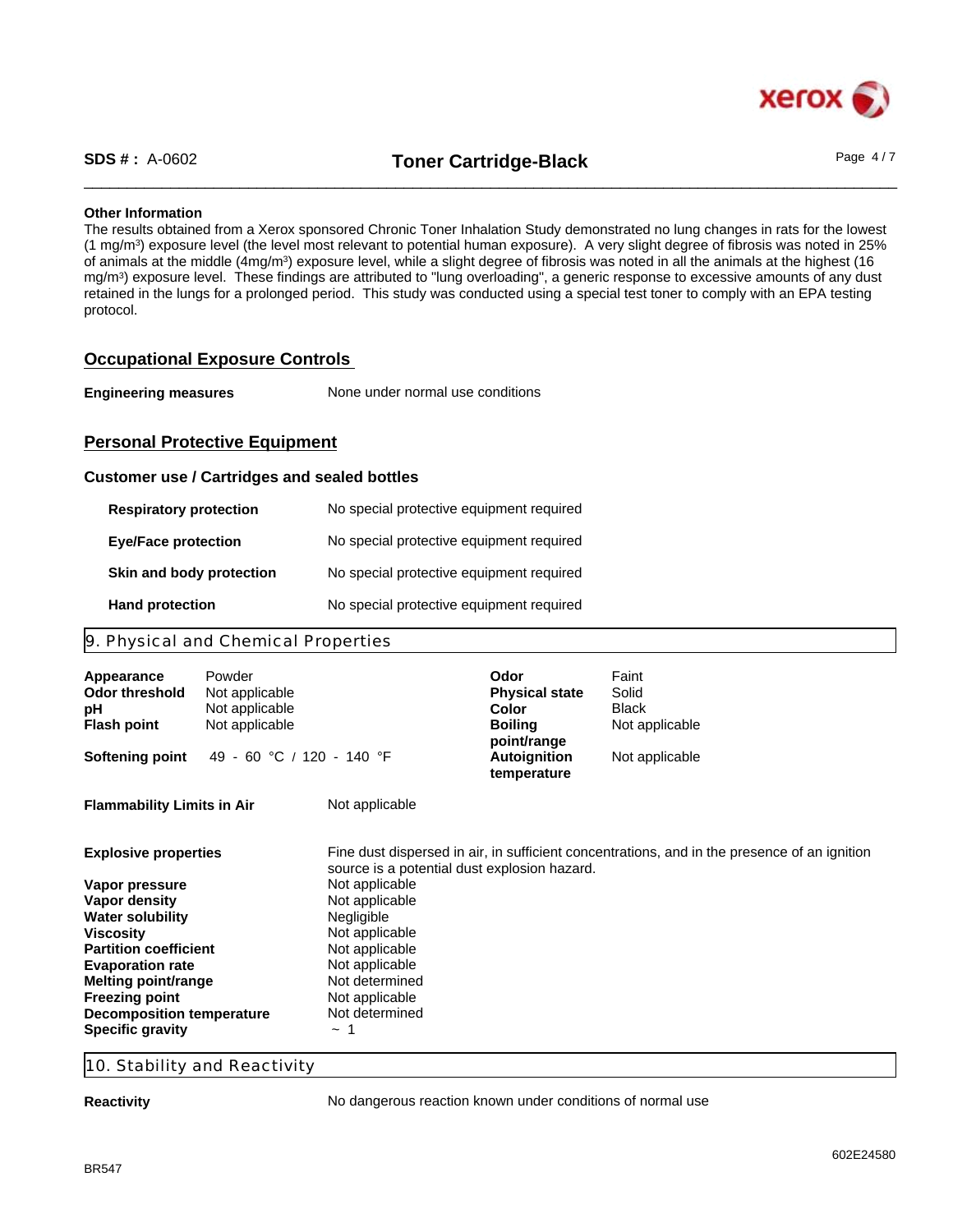

| <b>SDS #: A-0602</b><br><b>Toner Cartridge-Black</b>   |                                                                                                                                                                   | Page $5/7$ |  |
|--------------------------------------------------------|-------------------------------------------------------------------------------------------------------------------------------------------------------------------|------------|--|
| <b>Stability</b>                                       | Stable under normal conditions                                                                                                                                    |            |  |
| Incompatible products                                  | None                                                                                                                                                              |            |  |
| <b>Conditions to Avoid</b>                             | Prevent dust cloud<br>Fine dust dispersed in air, in sufficient concentrations, and in the presence of an ignition<br>source is a potential dust explosion hazard |            |  |
| Hazardous Decomposition Products None under normal use |                                                                                                                                                                   |            |  |
| <b>Hazardous polymerization</b>                        | Hazardous polymerization does not occur.                                                                                                                          |            |  |
| <b>Hazardous reactions</b>                             | None under normal processing                                                                                                                                      |            |  |
| 11. Toxicological Information                          |                                                                                                                                                                   |            |  |
|                                                        | $\sim$<br>.                                                                                                                                                       |            |  |

The toxicity data noted below is based on the test results of similar reprographic materials.

# **Acute toxicity**

| . <i>.</i>                                                            |                     |                                                                                      |            |  |
|-----------------------------------------------------------------------|---------------------|--------------------------------------------------------------------------------------|------------|--|
| <b>Product information</b>                                            |                     |                                                                                      |            |  |
| <b>Irritation</b>                                                     |                     | No skin irritation, No eye irritation                                                |            |  |
| LD50 Oral                                                             | $> 5$ g/kg (rat)    |                                                                                      |            |  |
| LD50 Dermal                                                           | $> 5$ g/kg (rabbit) |                                                                                      |            |  |
| <b>LC50 Inhalation:</b>                                               |                     | $> 5$ mg/L (rat, 4 hr)                                                               |            |  |
| <b>Eyes</b>                                                           | No known effect     |                                                                                      |            |  |
| <b>Skin</b>                                                           | No known effect     |                                                                                      |            |  |
| <b>Inhalation</b>                                                     | No known effect     |                                                                                      |            |  |
| Ingestion                                                             | No known effect     |                                                                                      |            |  |
| <b>Chronic toxicity</b>                                               |                     |                                                                                      |            |  |
| <b>Product information</b>                                            |                     |                                                                                      |            |  |
| <b>Chronic effects</b>                                                |                     | No known effects under normal use conditions                                         |            |  |
| <b>Main symptoms</b>                                                  |                     | <b>Overexposure may cause:</b> mild respiratory irritation similar to nuisance dust. |            |  |
| <b>Aggravated medical conditions</b> None under normal use conditions |                     |                                                                                      |            |  |
| Carcinogenicity                                                       |                     | See "Other Information" in this section.                                             |            |  |
| <b>Chemical Name</b>                                                  |                     | <b>IARC</b>                                                                          | <b>NTP</b> |  |
| Carbon Black                                                          |                     | 2B                                                                                   |            |  |

# **Other information**

The IARC (International Agency for Research on Cancer) has listed carbon black as "possibly carcinogenic to humans". The classification is based on studies evaluating pure, "free" carbon black. In contrast, toner is a formulation composed of specially prepared polymer and a small amount of carbon black (or other pigment). In the process of making toner, the small amount of carbon black becomes encapsulated within a matrix. Xerox has performed extensive testing of toner, including a chronic bioassay (test for potential carcinogenicity). Exposure to toner did not produce evidence of cancer in exposed animals. The results were submitted to regulatory agencies and published extensively.

# **Other toxic effects**

| <b>Product information</b>  |                                           |
|-----------------------------|-------------------------------------------|
| <b>Sensitization</b>        | No sensitization responses were observed. |
| <b>Mutagenic effects</b>    | Not mutagenic in AMES Test                |
| <b>Target organ effects</b> | None known                                |
| Other adverse effects       | None known                                |
| <b>Aspiration Hazard</b>    | Not applicable                            |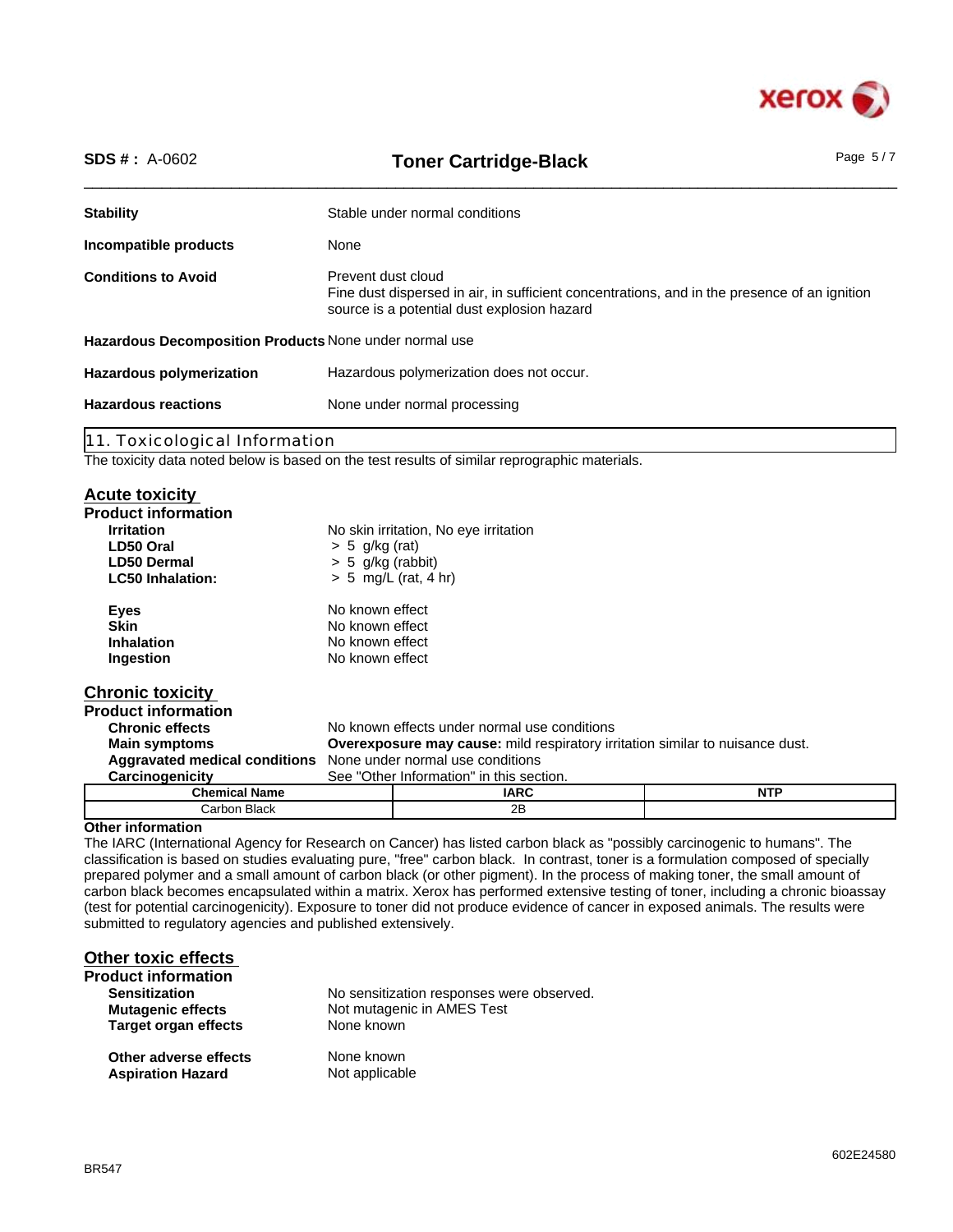

\_\_\_\_\_\_\_\_\_\_\_\_\_\_\_\_\_\_\_\_\_\_\_\_\_\_\_\_\_\_\_\_\_\_\_\_\_\_\_\_\_\_\_\_\_\_\_\_\_\_\_\_\_\_\_\_\_\_\_\_\_\_\_\_\_\_\_\_\_\_\_\_\_\_\_\_\_\_\_\_\_\_\_\_\_\_\_\_\_\_\_\_\_\_ **SDS # :** A-0602 **Toner Cartridge-Black** Page 6 / 7

# 12. Ecological Information

#### **Ecotoxicity**

The environmental impact of this product has not been fully investigated. However, this preparation is not expected to present significant adverse environmental effects.

| 13. Disposal Considerations                                                                                                                                                                                                                                                                                                                                                                                                                                                                                                    |  |  |
|--------------------------------------------------------------------------------------------------------------------------------------------------------------------------------------------------------------------------------------------------------------------------------------------------------------------------------------------------------------------------------------------------------------------------------------------------------------------------------------------------------------------------------|--|--|
| This material, as supplied, is not a hazardous waste according to Federal regulations (40<br>CFR 261). This material could become a hazardous waste if it is mixed with or otherwise<br>comes in contact with a hazardous waste, if chemical additions are made to this material, or<br>if the material is processed or otherwise altered. Consult 40 CFR 261 to determine whether<br>the altered material is a hazardous waste. Consult the appropriate state, regional, or local<br>regulations for additional requirements. |  |  |
| Dispose of in accordance with local regulations.                                                                                                                                                                                                                                                                                                                                                                                                                                                                               |  |  |
|                                                                                                                                                                                                                                                                                                                                                                                                                                                                                                                                |  |  |
|                                                                                                                                                                                                                                                                                                                                                                                                                                                                                                                                |  |  |

**Note** This material is not subject to regulation as a hazardous material for shipping.

| 15. Regulatory Information |  |  |  |
|----------------------------|--|--|--|
|                            |  |  |  |

#### **OSHA Regulatory Status**

This product is an article which contains a mixture / preparation in powder form. Safety information is given for exposure to the article as sold and used by the customer. Intended use of the product is not expected to result in exposure to the mixture / preparation based on the packaging and method of dispensing.

While this material is not considered hazardous by the OSHA hazard Communication Standard (29 CFR 1910.1200), this SDS contains valuable information for the safe handling and proper use of the product. This SDS should be retained and made available to employees and other users of this product.

#### **International Inventories**

| <b>TSCA</b>     | Complies |
|-----------------|----------|
| <b>DSL/NDSL</b> | Complies |

# **U.S. Federal Regulations**

# **SARA 313**

Section 313 of Title III of the Superfund Amendments and Reauthorization Act of 1986 (SARA). This product does not contain any chemicals which are subject to the reporting requirements of the Act and Title 40 of the Code of Federal Regulations, Part 372. **Clean Water Act**

This product is not regulated as a pollutant pursuant to the Clean Water Act (40 CFR 122.21 and 40 CFR 122.42).

**Clean Air Act, Section 112 Hazardous Air Pollutants (HAPs) (see 40 CFR 61)**

This product is not regulated as a hazardous air pollutant (HAPS) under Section 112 of the Clean Air Act Amendments of 1990. **CERCLA**

This material, as supplied, does not contain any substances regulated as hazardous substances under the Comprehensive Environmental Response Compensation and Liability Act (CERCLA) (40 CFR 302) or the Superfund Amendments and Reauthorization Act (SARA) (40 CFR 355). There may be specific reporting requirements at the local, regional, or state level pertaining to releases of this material.

#### **TSCA**

TSCA 12(b) does not apply to this product.